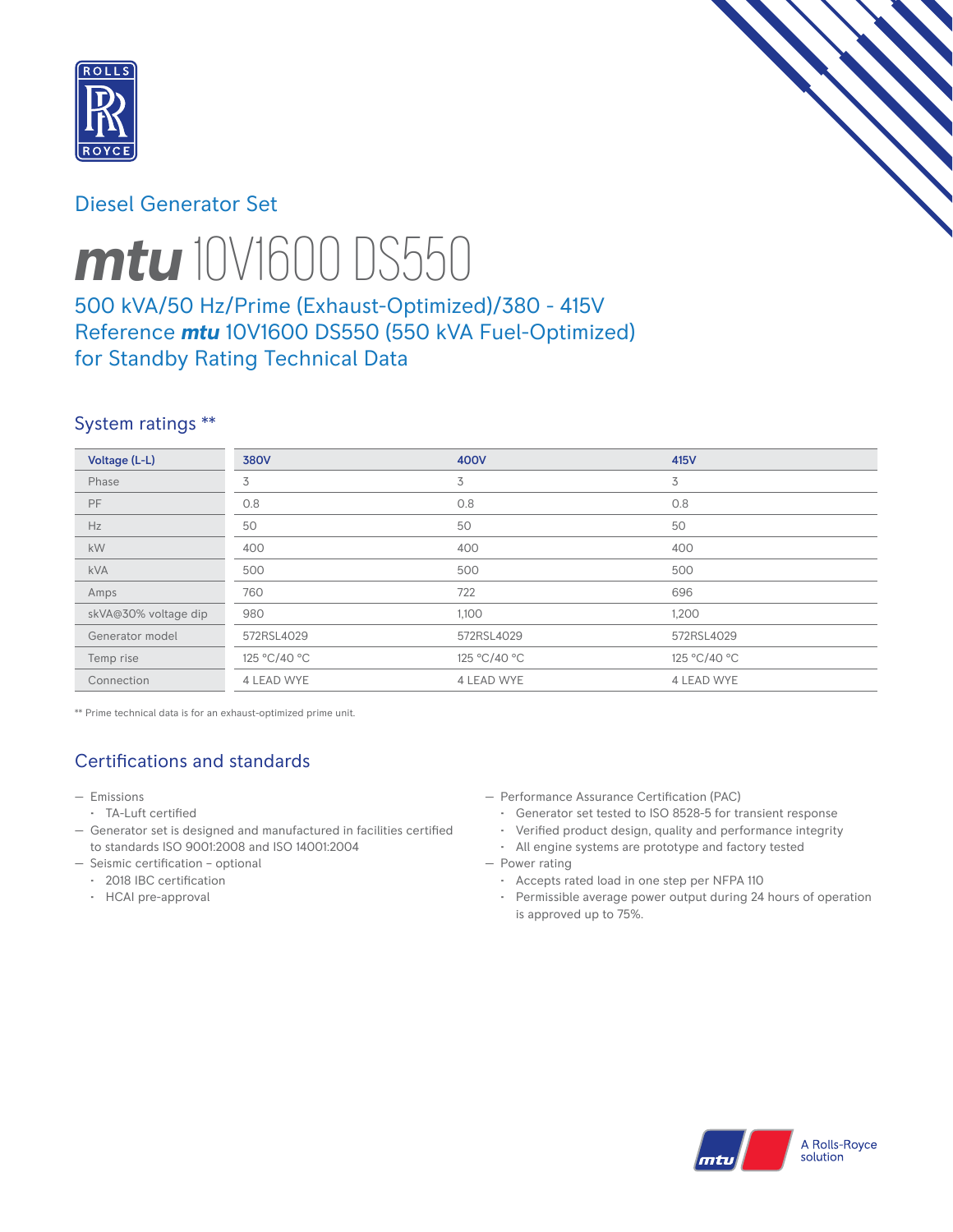# Standard features \*

- Single source supplier
- Global product support
- Two (2) Year/3,000 Hour Basic Limited Warranty
- 10V1600 diesel engine
	- 17.5 Liter displacement
	- Common rail fuel injection
	- 4-cycle
- Engine-generator resilient mounted
- Complete range of accessories
- Cooling system
- Integral set-mounted
	- Engine-driven fan

# Standard equipment \*

### Engine

- Air cleaners
- Oil pump
- Oil drain extension and shut-off valve
- Full flow oil filters
- Closed crankcase ventilation
- Jacket water pump
- Thermostats
- Blower fan and fan drive
- Radiator unit mounted
- Electric starting motor 24V
- Governor electronic isochronous
- Base formed steel
- SAE flywheel and bell housing
- Charging alternator 24V
- Battery box and cables
- Flexible fuel connectors
- Flexible exhaust connection
- TA-Luft compliant engine

#### **Generator**

- NEMA MG1, IEEE, and ANSI standards compliance for temperature rise and motor starting
- Sustained short circuit current of up to 250% of the rated current for up to 10 seconds
- Self-ventilated and drip-proof
- Superior voltage waveform
- Digital, solid state, volts-per-hertz regulator
- Brushless alternator with brushless pilot exciter
- 4 pole, rotating field
- 125 °C maximum prime temperature rise
- 1-bearing, sealed
- Flexible coupling
- Full amortisseur windings
- 125% rotor balancing
- 3-phase voltage sensing
- $\pm$  0.25% voltage regulation no load to full load
- 100% of rated load one step
- 5% maximum total harmonic distortion
- Generator
	- Brushless, rotating field generator
	- 2/3 pitch windings
	- Permanent Magnet Generator (PMG) supply to regulator
- 250% short circuit capability
- Digital control panel(s)
	- UL recognized, CSA certified, NFPA 110
	- Complete system metering
	- LCD display

## Digital control panel(s)

- Digital metering
- Engine parameters
- Generator protection functions
- Engine protection
- CANBus ECU communications
- Windows®-based software
- Multilingual capability
- Communications to remote annunciator
- Programmable input and output contacts
- UL recognized, CSA certified, CE approved
- Event recording
- IP 54 front panel rating with integrated gasket
- NFPA 110 compatible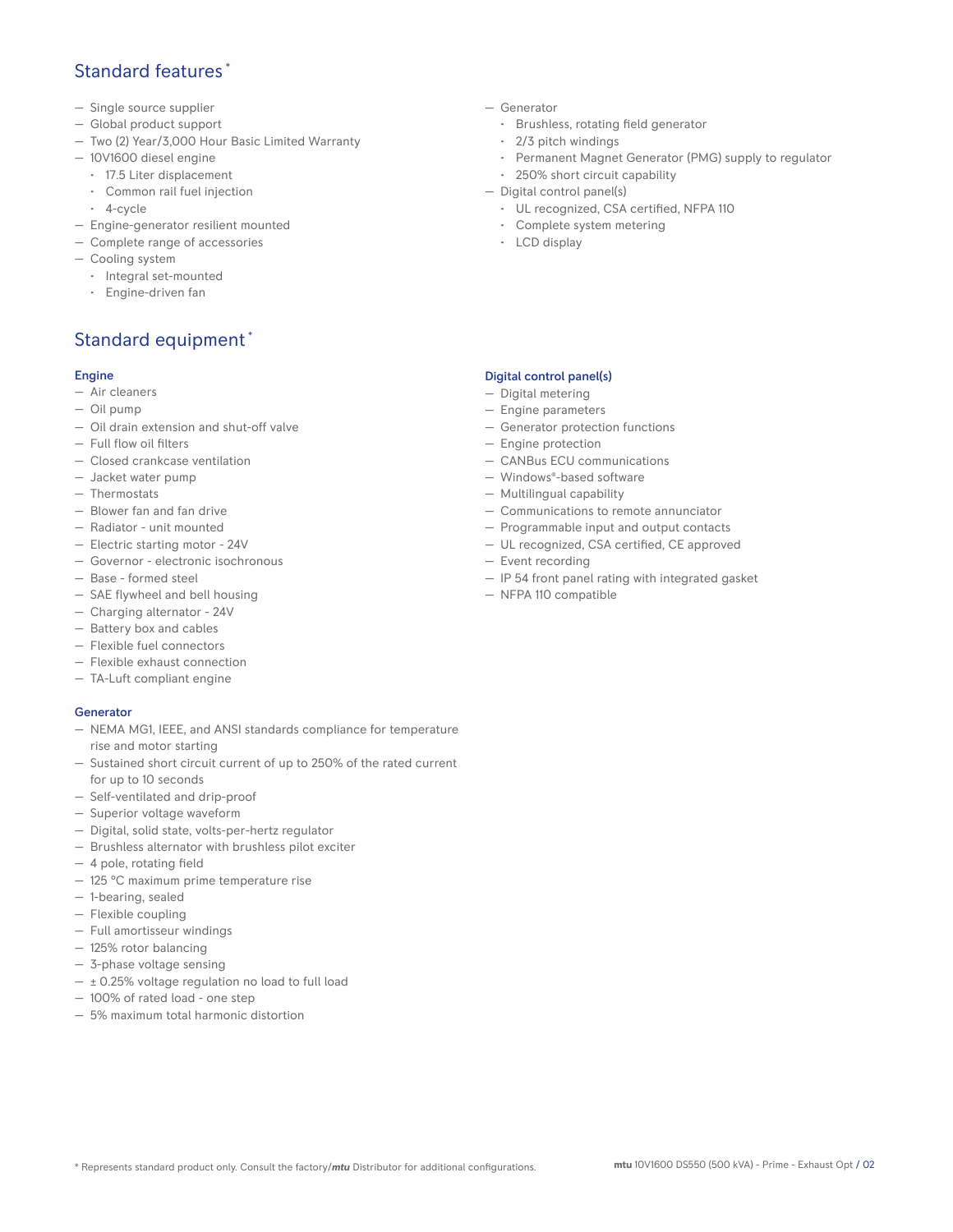# Application data

## Engine

| mtu                           |
|-------------------------------|
| 10V1600G20F                   |
| 4-cycle                       |
| $10-V$                        |
| 17.5 (1,068)                  |
| 12.2(4.8)                     |
| 15(5.91)                      |
| 17.5:1                        |
| 1.500                         |
| electronic isochronous (ADEC) |
| 448 (601)                     |
| ± 0.25%                       |
| dry                           |
|                               |

## Liquid capacity

| Total oil system: L (gal)             | 61(16)      |
|---------------------------------------|-------------|
| Engine jacket water capacity: L (gal) | 60 (15.9)   |
| System coolant capacity: L (gal)      | 99.3 (26.2) |

#### Electrical

| 24    |
|-------|
| 1.050 |
| 4D.   |
|       |
|       |

## Fuel system

| Fuel supply connection size    | $-10$ JIC 37 $\degree$ female               |
|--------------------------------|---------------------------------------------|
|                                | M20 x 1.5 male adapter provided             |
| Fuel return connection size    | -6 JIC 37° female                           |
|                                | M <sub>14</sub> x 1.5 male adapter provided |
| Maximum fuel lift: m (ft)      | 5(16)                                       |
| Recommended fuel               | diesel #2                                   |
| Total fuel flow: L/hr (gal/hr) | 340.7 (90)                                  |
|                                |                                             |

#### Fuel consumption \*\*

| r det consumption<br>At 100% of power rating: L/hr (gal/hr)          | 112 (29.5)   |
|----------------------------------------------------------------------|--------------|
| At 75% of power rating: L/hr (gal/hr)                                | 83 (22)      |
| At 50% of power rating: L/hr (gal/hr)                                | 58 (15.2)    |
| Cooling - radiator system **                                         |              |
| Ambient capacity of radiator: °C (°F)                                | 50 (122)     |
| Maximum restriction of cooling air:                                  |              |
| intake and discharge side of radiator: kPa (in. H <sub>2</sub> O)    | 0.2(0.8)     |
| Water pump capacity: L/min (gpm)                                     | 390 (103)    |
| Heat rejection to coolant: kW (BTUM)                                 | 222 (12,624) |
| Heat rejection to after cooler: kW (BTUM)                            | 100 (5,687)  |
| Heat radiated to ambient: kW (BTUM)                                  | 46.5 (2,644) |
| Fan power: kW (hp)                                                   | 16.4(22)     |
| Air requirements **                                                  |              |
| Aspirating: *m <sup>3</sup> /min (SCFM)                              | 30 (1,059)   |
| Air flow required for radiator                                       |              |
| cooled unit: *m <sup>3</sup> /min (SCFM)                             | 554 (19,564) |
| Remote cooled applications; air flow required for                    |              |
| dissipation of radiated generator set heat for a                     |              |
| maximum of 25 °F rise: *m <sup>3</sup> /min (SCFM)                   | 169 (5,964)  |
| * Air density = $1.184 \text{ kg/m}^3$ (0.0739 lbm/ft <sup>3</sup> ) |              |
| Exhaust system **                                                    |              |
| Gas temperature (stack): °C (°F)                                     | 540 (1,004)  |
| Gas volume at stack temperature: m <sup>3</sup> /min (CFM)           | 97 (3,411)   |
|                                                                      |              |

| Gas volume at stack temperature: m <sup>3</sup> /min (CFM) | 97(3,411) |
|------------------------------------------------------------|-----------|
| Maximum allowable back pressure at                         |           |
| outlet of engine, before piping: kPa (in. H.O)             | 8.5(34.1) |